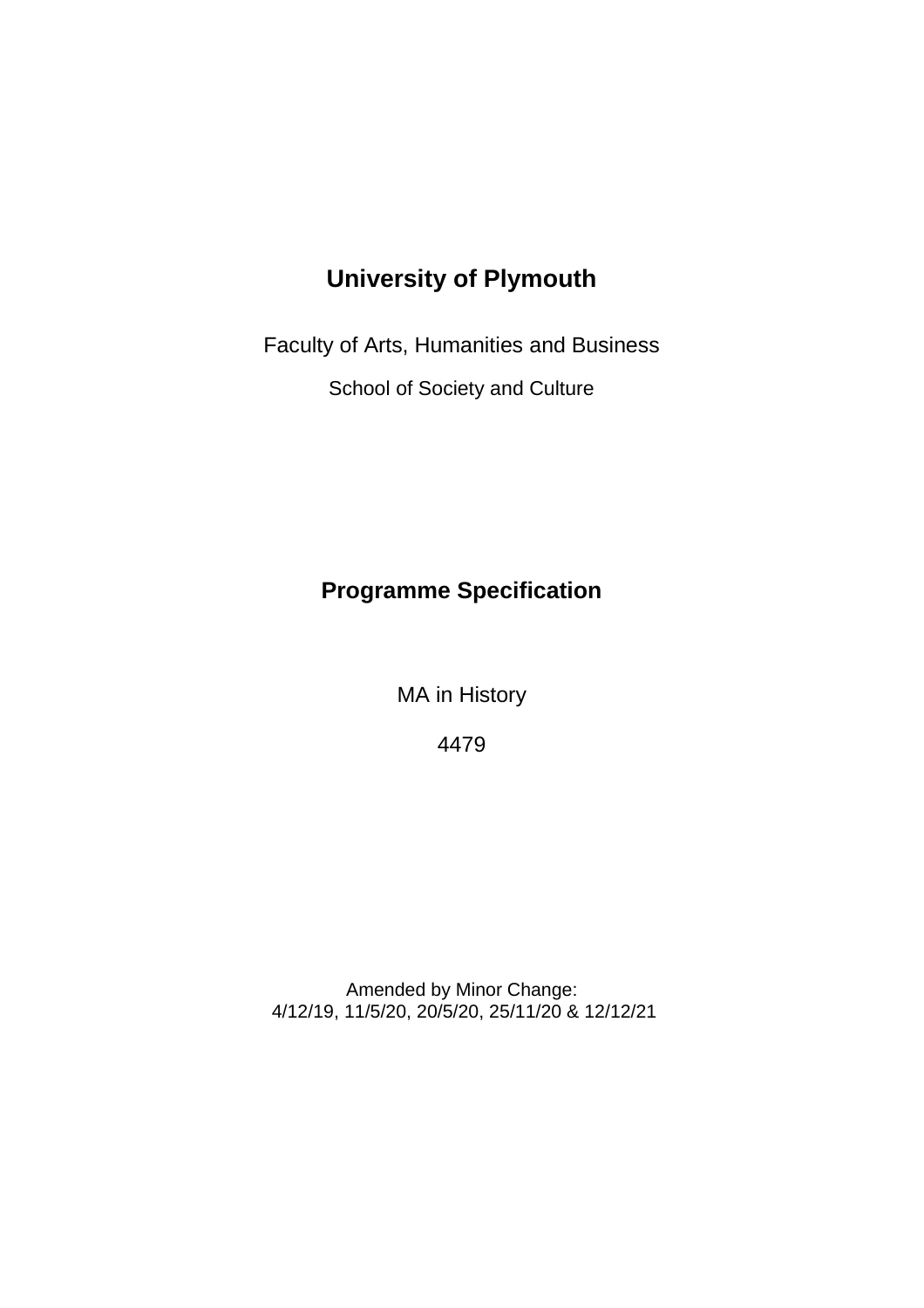### **1. MA History**

**Final award title: MA History**

**Level 7 Intermediate award title(s)** PGCert History [Upon successful achievement of 60 level 7 credits]

**Level 7 Intermediate award title(s)** PGDip History [Upon successful achievement of 120 level 7 credits]

**UCAS code:** N/A **HECOS code:** 100310

- **2. Awarding Institution:** University of Plymouth **Teaching institution(s):** University of Plymouth
- **3. Accrediting body**(ies) N/A

# **4. Distinctive Features of the Programme and the Student Experience**

The programme has the following distinctive features:

- It draws from, and is based upon, considerable staff research expertise. The teaching team are all actively engaged in research relating to the MA, contributing to a range of publications in their respective areas of expertise.
- It is designed to appeal to a variety of audiences, including recent Plymouth graduates, teachers looking to enhance professional qualifications and those in the local community with a long-standing enthusiasm and passion for history.
- It will enable students to develop expertise in a variety of forms and periods of history, ranging from early modern religious, social and cultural history to twentieth-century military and political history.
- It has links, notably through the core module 'Public History', with local record offices and archives and in the process provides opportunities to develop expertise in the local and regional history of Plymouth and the south west.
- It will provide training and transferable skills, notably through the core modules of 'Key Debates' and 'Public History', that will be of value either in employment or in conducting further research, such as proceeding to registration for an MPhil/PhD.
- It will take place in a supportive pastoral environment (described by the external examiner for the predecessor MA programme as an excellent feature of History practice in successive annual reports).
- It provides flexibility for those wishing to achieve a PGCert or PGDip rather than completing the whole MA programme.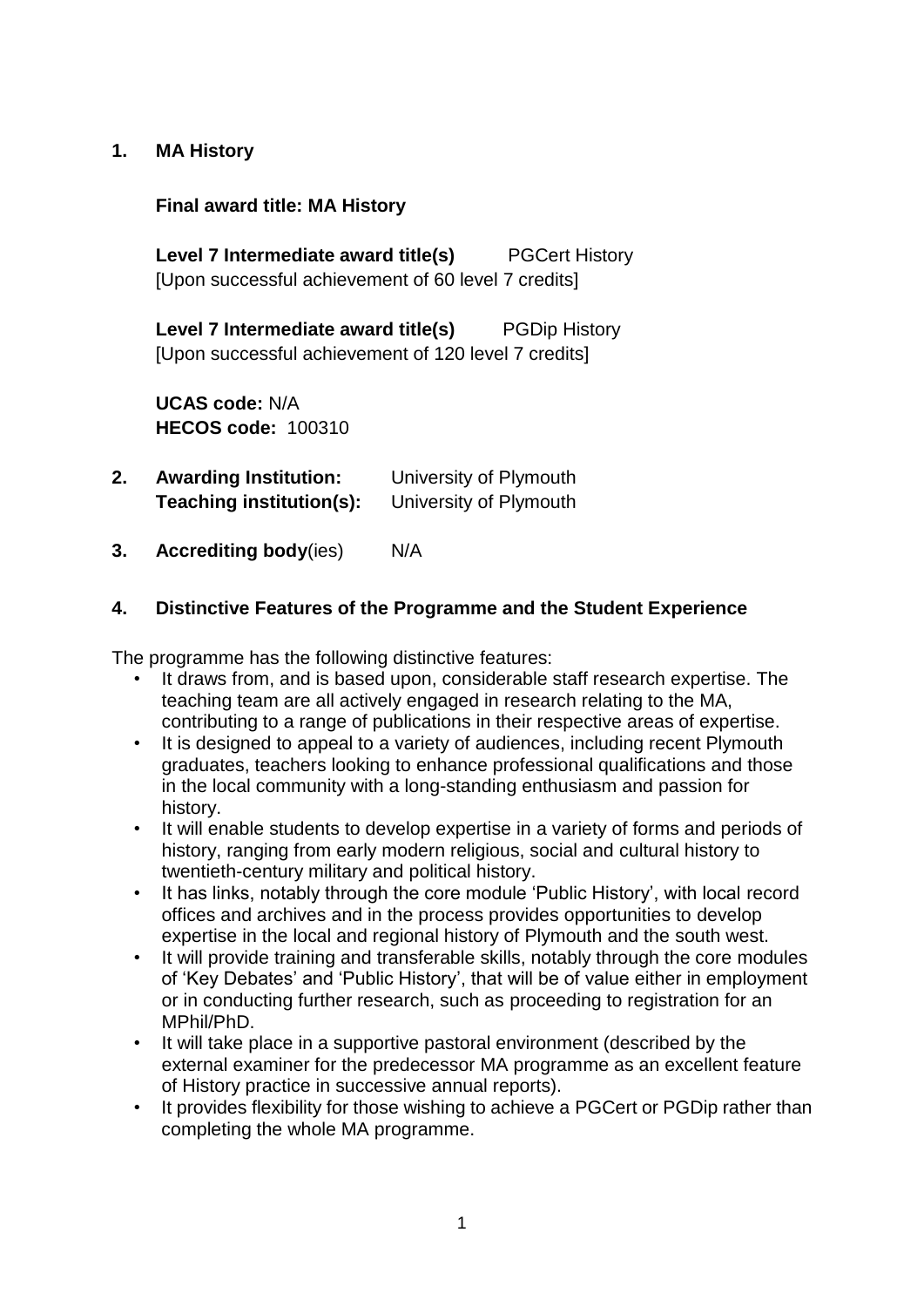## **5. Relevant QAA Subject Benchmark Group(s)**

## **N/A**

There are currently no QAA M-level benchmarks for any Arts & Humanities subject (see [http://www.qaa.ac.uk/assuring-standards-and-quality/the-quality-code/subject](http://www.qaa.ac.uk/assuring-standards-and-quality/the-quality-code/subject-benchmark-statements/masters-degree-subjects)[benchmark-statements/masters-degree-subjects](http://www.qaa.ac.uk/assuring-standards-and-quality/the-quality-code/subject-benchmark-statements/masters-degree-subjects) ) .

It is assumed that students will continue to develop, refine and apply the skills gained at Honours degree level in History or a related subject (see QAA Subject Benchmark statement for History [http://www.qaa.ac.uk/en/Publications/Documents/SBS-history-](http://www.qaa.ac.uk/en/Publications/Documents/SBS-history-14.pdf)[14.pdf](http://www.qaa.ac.uk/en/Publications/Documents/SBS-history-14.pdf) ).

### **6. Programme Structure**

Please note that the number and availability of option modules may vary from year to year (details of all modules are provided on the DMRs, supplied separately). The programme team will liaise with the Senior Administrator (Programmes) over the capping of option modules, with the intention that places will be reserved on such modules for level 7 students, with those students who have previously studied any given module at level 6 not being permitted to study these at level 7.

An optional module entitled 'Independent Research Project in History' gives flexibility to allow students in these circumstances (where they have studied a module at Level 6), or with timetabling issues, to study other topics, subject to staff availability.

The pattern for full-time mode will be as follows:

#### **Semester 1:**

• Core module: Key Debates and Research Methods in History (MAHI700) • One option module (from MAHI704, MAHI709, MAHI710, MAHI716, MAHI718, MAHI723, MAHI729)

#### **Semester 2:**

• Core module: Public History (MAHI701)

• One option module (from IRL716, MAHI706, MAHI718, MAHI721, MAHI722, MAHI726, MAHI727, MAHI728, MAHI734, MAHI738)

### **Summer (Semester 3):**

MA History Dissertation (MAHI702)

Dissertation preparation begins in semester 1, with supervision starting semester 1 but primarily in semester 2 and with cut off point for tutorials in late July. Each taught module is 30 Masters level credits. The Dissertation is 60 Masters level credits.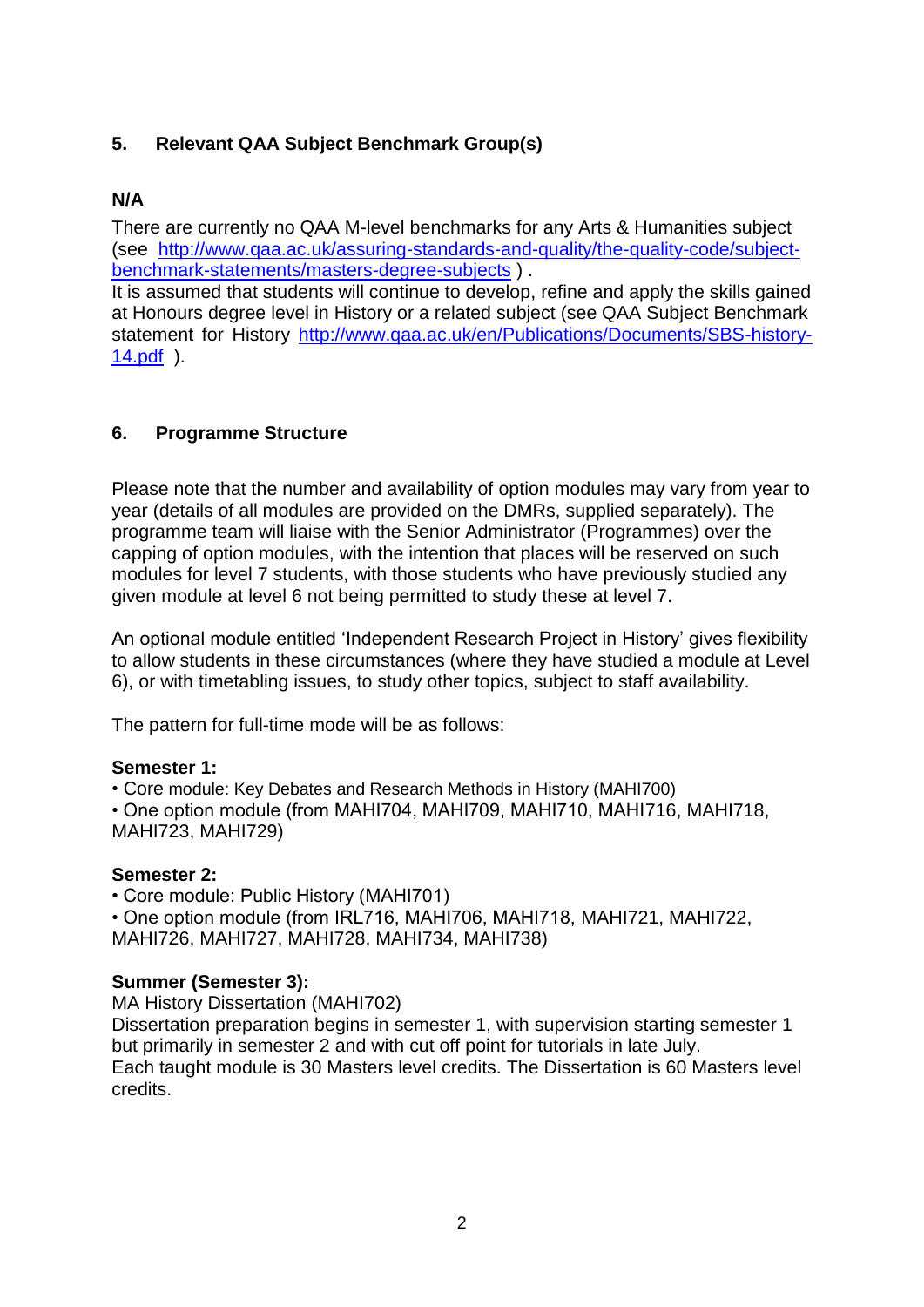### **Mode of study**

#### **Please refer to the programme structure diagram (below) for full-time and parttime students.**

Full-time study: lasts one year (12 months.) Students complete the requisite core, option and dissertation modules within this time.

Part-time study: lasts two years (24 months.) Students may take between 60 and 90 credits in year one.

### **MA History Programme Structure**

An outline programme structure and features, modules, credit and award requirements are as follows:

The programme structure for 2022-23 is as follows:

#### **MA History: full time route**

| <b>Semester 1</b>                                                                                                                                                                                                                                                                                                                                                                                                                                        | <b>Semester 2</b>                                                                                                                                                                                                                                                                                                                                                                                                                                                                                                                                                                                                                                                         | <b>Semester 3</b>   |  |  |  |  |  |  |  |  |
|----------------------------------------------------------------------------------------------------------------------------------------------------------------------------------------------------------------------------------------------------------------------------------------------------------------------------------------------------------------------------------------------------------------------------------------------------------|---------------------------------------------------------------------------------------------------------------------------------------------------------------------------------------------------------------------------------------------------------------------------------------------------------------------------------------------------------------------------------------------------------------------------------------------------------------------------------------------------------------------------------------------------------------------------------------------------------------------------------------------------------------------------|---------------------|--|--|--|--|--|--|--|--|
| MAHI700 Key Debates and                                                                                                                                                                                                                                                                                                                                                                                                                                  | MAHI701 Public History                                                                                                                                                                                                                                                                                                                                                                                                                                                                                                                                                                                                                                                    | MAH702 MA History   |  |  |  |  |  |  |  |  |
| Research Methods in History                                                                                                                                                                                                                                                                                                                                                                                                                              |                                                                                                                                                                                                                                                                                                                                                                                                                                                                                                                                                                                                                                                                           | <b>Dissertation</b> |  |  |  |  |  |  |  |  |
| <b>Options</b>                                                                                                                                                                                                                                                                                                                                                                                                                                           | <b>Options</b>                                                                                                                                                                                                                                                                                                                                                                                                                                                                                                                                                                                                                                                            |                     |  |  |  |  |  |  |  |  |
| MAHI704 Piracy and<br>$\bullet$<br>Privateering, 1560-<br>1816<br>MAHI709 The French<br>$\bullet$<br>Wars of Religion<br>1558-1598<br>MAHI710 The Irish<br>$\bullet$<br>Revolution 1912-37<br>MAHI716 America<br>$\bullet$<br>and the United<br>Nations 1945 to the<br>present<br><b>MAHI718</b><br>Independent<br>Research Project in<br><b>History</b><br>MAHI723 Key<br>٠<br>Debates in Modern<br>Japanese History<br>MAHI729 Sea Power<br>in History | <b>IRL716</b> International<br>$\bullet$<br>Relations in the<br>Middle East: A Critical<br>Approach<br><b>MAHI706 Civil Rights</b><br>٠<br>Movement<br><b>MAHI718</b><br>$\bullet$<br>Independent<br>Research Project in<br>History<br>MAHI721 From<br>$\bullet$<br>Unification to<br><b>Reunification: Key</b><br>Themes in Modern<br><b>German History</b><br>MAHI722 Elizabeth I<br>$\bullet$<br>Failure of a Dynasty<br>MAHI726 Filth and the<br>$\bullet$<br>Victorians<br>MAHI727 Anglo-<br>American Relations in<br><b>Maritime Perspective</b><br><b>MAHI728 Maritime</b><br>$\bullet$<br><b>Explorations and</b><br>Encounters<br><b>MAHI734</b><br>Palaeography |                     |  |  |  |  |  |  |  |  |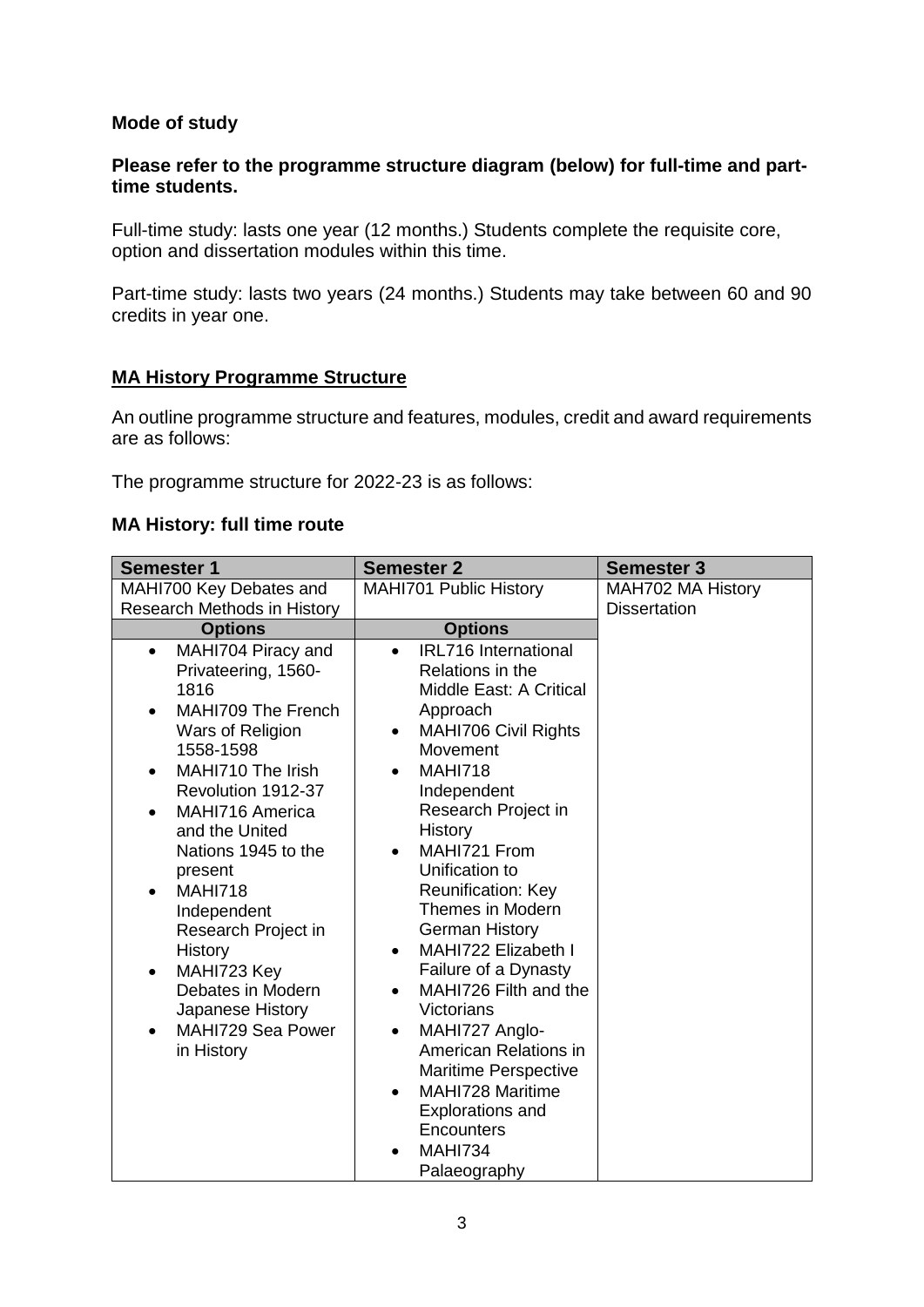| MAHI738<br>Remembering the<br>Past, Talking History:<br>Oral History & |  |
|------------------------------------------------------------------------|--|
| <b>Memory Studies</b>                                                  |  |

MAHI700 is mandatory in Semester 1; MAHI701 is mandatory in Semester 2. Students will take option modules drawn from MAHI704 – MAHI738 (and IRL716 from outside History), subject to availability. MAHI702 is mandatory in the Summer (Semester 3)

#### **MA History: part-time route – Year 1**

| Semester 1                       | Semester 2            |
|----------------------------------|-----------------------|
| MAHI700 Key Debates and Research | MAHI701               |
| Methods in History               | <b>Public History</b> |

MAHI700 is mandatory in Semester 1; MAHI701 is mandatory in Semester 2.

#### **MA History: part-time route – Year 2 (2022-23)**

| Semester 3                                                  |
|-------------------------------------------------------------|
|                                                             |
|                                                             |
|                                                             |
|                                                             |
|                                                             |
| MAHI702                                                     |
|                                                             |
| <b>MA History</b>                                           |
| <b>Dissertation</b>                                         |
| Semester 2<br><b>Option Module</b><br>(from IRL716-MAHI738) |

\* Option modules drawn from IRL 706 -MAHI704–MAHI738 are subject to availability in 2023-24 (e.g., due to staff on sabbaticals). MAHI702 is mandatory in the Summer.

Option modules (all, except MAHI718, MAHI728, MAHI729, MAHI734 and MAHI738 co-taught with 3rd year BA modules) available in 2022–23 are as follows:

#### **Semester 1**

MAHI704 Piracy and Privateering, 1560-1816 MAHI709 The French Wars of Religion 1558-1598 MAHI710 The Irish Revolution 1912-37 MAHI716 America and the United Nations 1945 to the present MAHI718 Independent Research Project in History MAHI723 Key Debates in Modern Japanese History MAHI729 Sea Power in History

#### **Semester 2**

IRL716 International Relations in the Middle East: A Critical Approach MAHI706 Civil Rights Movement MAHI718 Independent Research Project MAHI721 From Unification to Reunification: Key Themes in Modern German History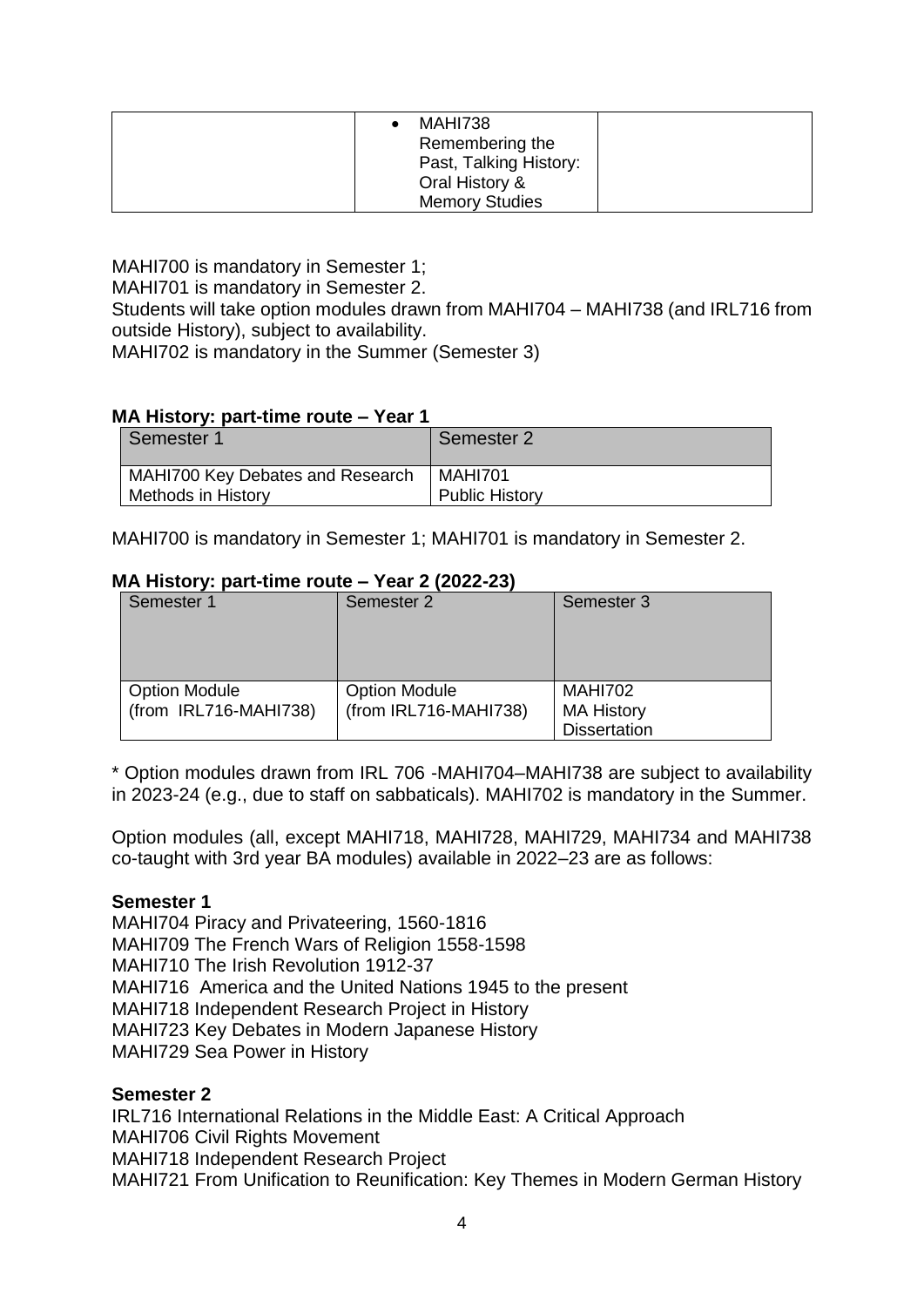MAHI722 Elizabeth I Failure of a Dynasty MAHI726 Filth and the Victorians MAHI727 Anglo-American Relations in Maritime Perspective MAHI728 Maritime Explorations and Encounters MAHI734 Palaeography MAHI738 Remembering the Past, Talking History: Oral History & Memory Studies

Palaeography: NOTE only on offer if ARCHI module taken by a full time ARCHI students

Each 'taught' core module is worth 30 credits and is delivered via two-hour weekly sessions. Optional modules are in three-hour weekly sessions in class (some of the options may be divided into a 2 hour seminar + 1 hour lecture), with an additional 1 hour weekly meeting with the module tutor. The exceptions are MAHI718, MAHI728, MAHI729, MAHI734 and MAHI738 which are not co-taught. As well as issuing individual module guides when first meeting groups, tutors for each module will specify the format of sessions they will be operating and will outline the amount and type of reading required on a week-by-week basis. The Programme Leader will organise an introductory session for MAHI718 and oversee this module.

MAHI702 History Dissertation is a 60-credit module, taught via individual supervision with a member of the programme team at times of mutual agreement. The Dissertation requires the submission of a project of 15–20,000 words in length, including footnotes and bibliography. For full-time students the dissertation must be completed by September in the year of first enrolment; for part-time students the dissertation must be completed by September in the second year following first enrolment.

### **7. Programme Aims**

The programme is intended to:

- Provide students with a deep and systematic understanding of historical knowledge.
- Enable the acquisition of an advanced understanding of the methodology of historical study.
- Provide students with 'work facing experience, notably by exploring the theory and practice of how the past is presented to public audiences.
- Provide students with skills to undertake independent and original research, preparing them for the dissertation and for future PhD study.
- Encourage originality in the application of knowledge and understanding of how the boundaries of knowledge are advanced through research.

### **8. Programme Intended Learning Outcomes**

### **8.1. Knowledge and understanding**

On successful completion graduates should have developed: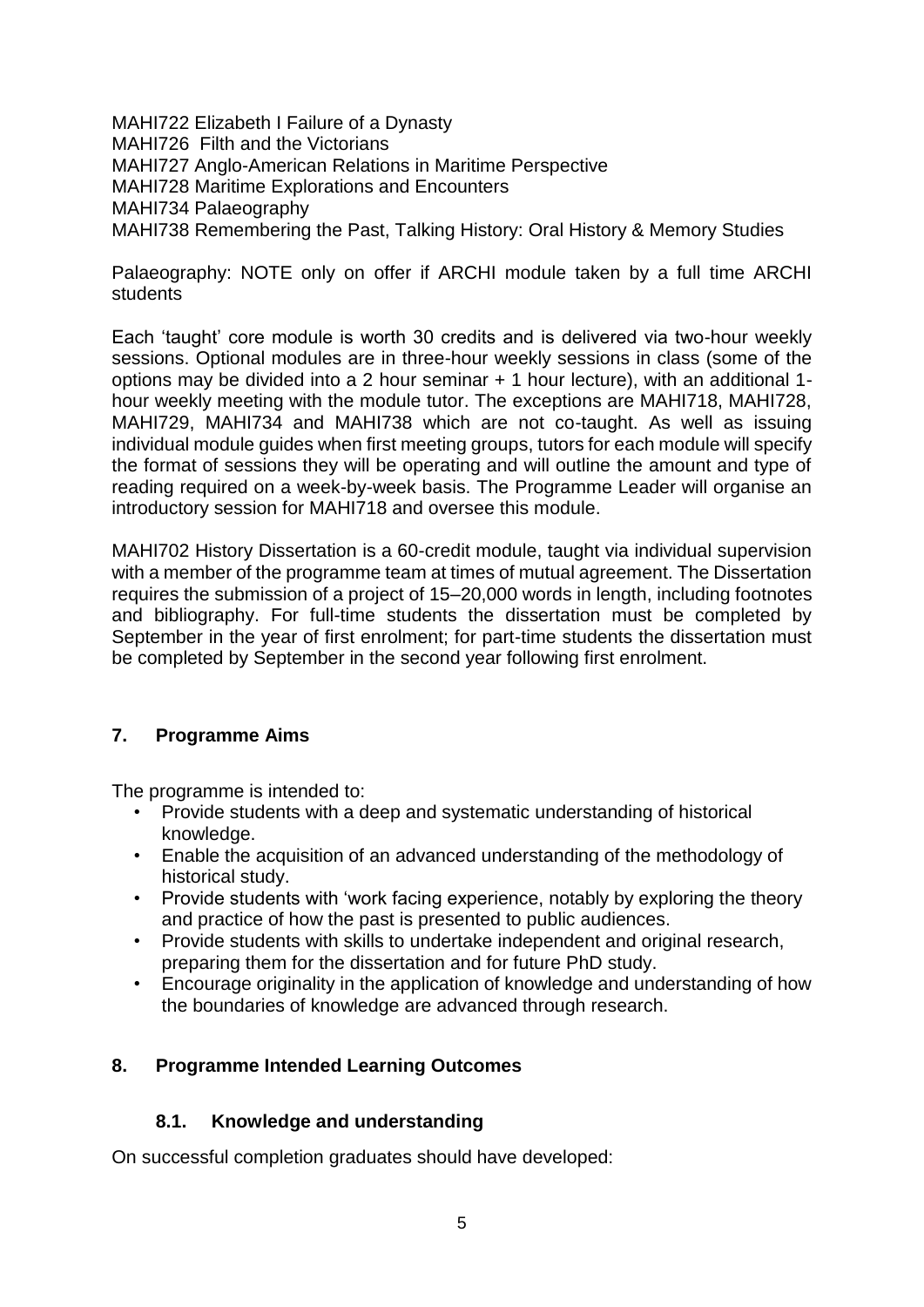- 1) A thorough understanding of historical knowledge within the field of history under scrutiny.
- 2) A rigorous understanding of theories underpinning historical interpretation; processes and causes of change over time; and the importance of temporal and geographical context for historical processes and events.
- 3) A deep and systematic understanding of the methodology of historical study, both in relation to the nature and uses of primary sources and to the …

# **8.2. Cognitive and intellectual skills**

On successful completion graduates should have developed:

- 1) Skills of synthesis and critical evaluation of research and scholarship relevant to the historical topics being studied.
- 2) Appropriate methodologies for the analysis of primary sources and be able to evaluate critically such sources.
- 3) Expertise in different methodologies; and be able to apply and adapt these to a wide range of issues and problems.

# **8.3. Key and transferable skills**

On successful completion graduates should have developed the ability to:

- 1) Engage independently with complex historical sources and interpretative ideas and approaches to historical writing (e.g., postmodernism).
- 2) Communicate confidently and accurately in different written formats.
- 3) Apply and adapt expertise in different methodologies to a wide range of issues and problems.

# **8.4. Employment related skills**

On successful completion graduates should have developed:

- 1) Confidence and accuracy in communication in different written formats.
- 2) Use IT to access sources and information, and to prepare written work.
- 3) Prepare oral communications such as presentations.
- 4) Self-awareness, of strengths and weaknesses.
- 5) Time-management, the ability to schedule tasks in order of importance.

# **8.5. Practical skills**

On successful completion graduates should have developed:

1) The ability to exercise initiative and personal responsibility in independent research.

# **9. Admissions Criteria, including APCL, APEL and DAS arrangements**

All applicants must have GCSE (or equivalent) Maths and English at Grade C or above.

A good honours degree in History or a related subject, or a professional qualification, recognised as being equivalent to degree standard.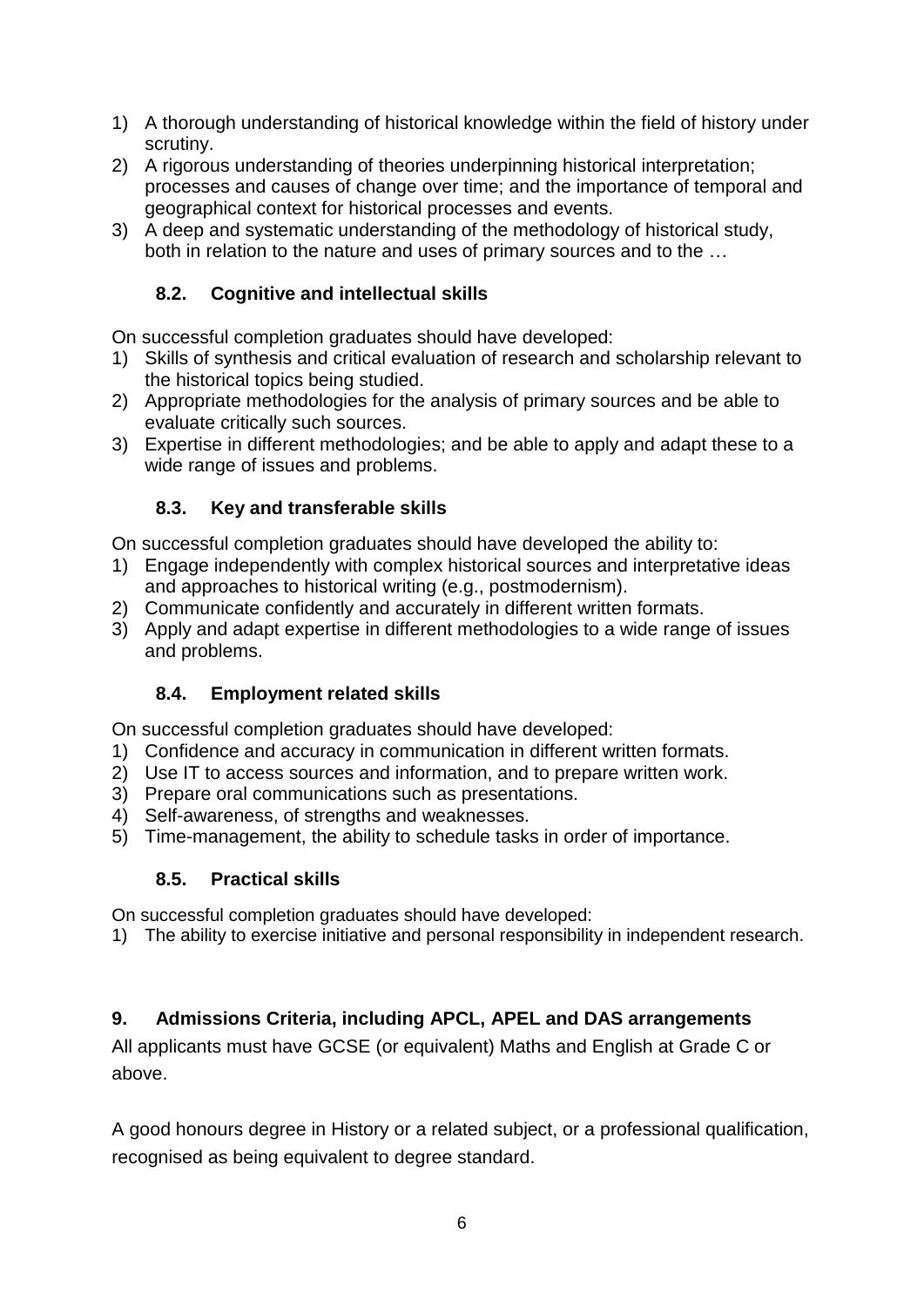An ordinary degree, foundation degree, higher national diploma, or university diploma, accompanied by substantial experience in an appropriate field.

For overseas qualifications comparability with the UK equivalent can be checked through UK NARIC, who provide an advisory service.

# **10. Progression criteria for Final and Intermediate Awards**

Upon successful achievement of 60 level 7 credits, students can achieve a Postgraduate Certificate (PGCert) award

Upon successful achievement of 120 level 7 credits, students can achieve a Postgraduate Diploma (PGDip) award

Upon successful achievement of 180 level 7 credits, students can achieve an MA award.

To achieve a 'Pass' award, students must achieve an average of between 50-59% on aggregate and, additionally, in the case of MA awards, for the Dissertation module. To achieve an award with 'Merit', students must achieve an average of between 60-69% on aggregate and, additionally, in the case of MA awards, for the Dissertation module. To achieve an award with 'Distinction', students must achieve an average of between 70%+ on aggregate and, additionally, in the case of MA awards, for the Dissertation module.

# **11. Non Standard Regulations**

N/A

**12. Transitional Arrangements** N/A

**Appendices**

**Programme Specification Mapping (PGT) Operational Specification: mapping of Award Learning Outcomes**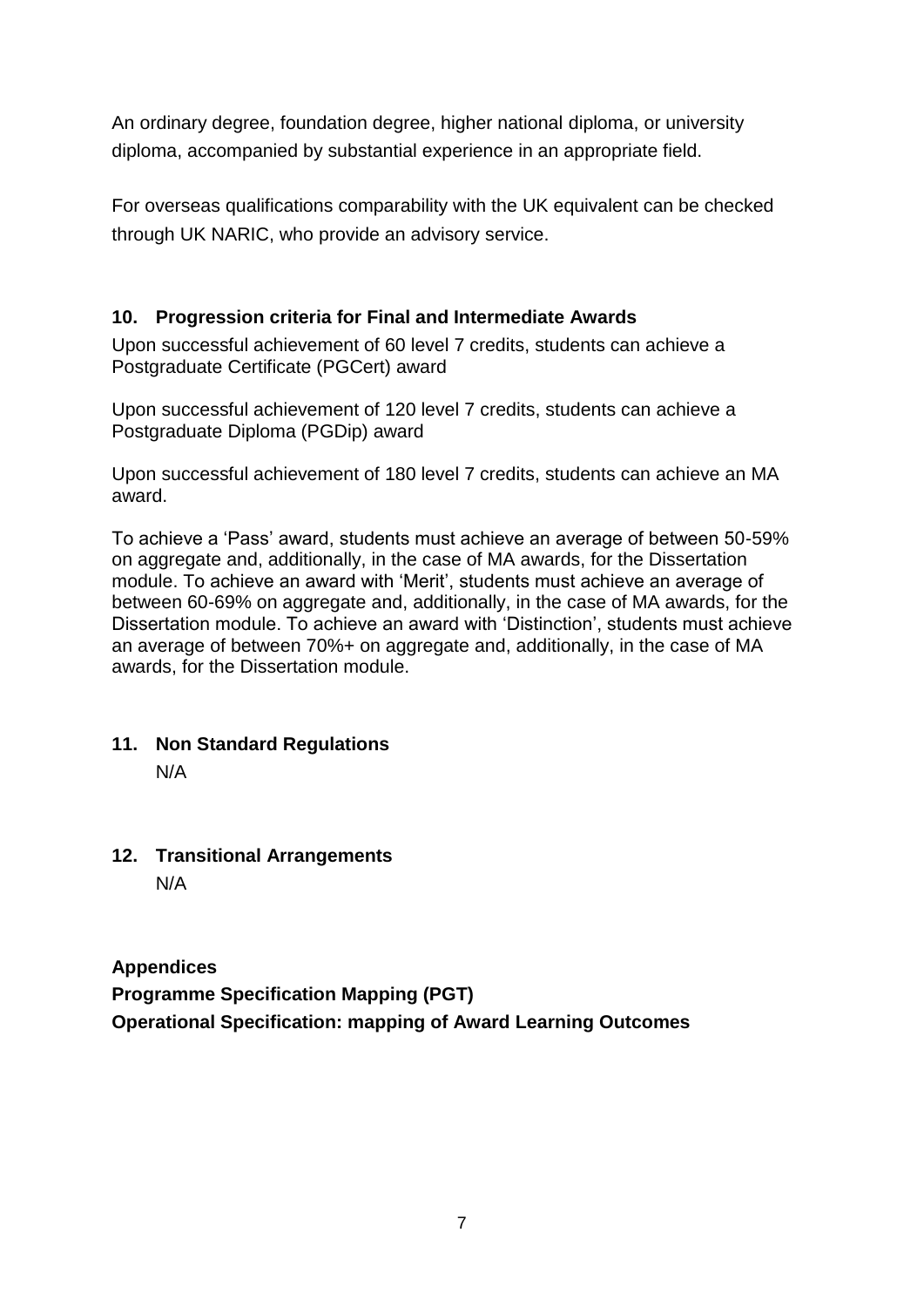

A**ppendix 1: Programme Specification Mapping (PGT): module contribution to the meeting of Award Learning Outcomes Tick those Award Learning Outcomes the module contributes to through its assessed learning outcomes.** 

| <b>Module</b>                        | <b>Credits</b> | $\mathbf c$           |                        | Award Learning Outcomes contributed to (for more information see Section 8) |                                                                                                          |              |              |                   |              |   |                                   |                              |              |   |                                                                   |                           |                                   | Com                          | <b>Assessment element(s)</b> |                      |                                                                                                                                                          |                |                |                 |  |  |
|--------------------------------------|----------------|-----------------------|------------------------|-----------------------------------------------------------------------------|----------------------------------------------------------------------------------------------------------|--------------|--------------|-------------------|--------------|---|-----------------------------------|------------------------------|--------------|---|-------------------------------------------------------------------|---------------------------|-----------------------------------|------------------------------|------------------------------|----------------------|----------------------------------------------------------------------------------------------------------------------------------------------------------|----------------|----------------|-----------------|--|--|
|                                      |                | core<br>E<br>elective |                        |                                                                             | Cognitive &<br>Knowledge &<br>Key &<br>understanding<br>intellectual<br>transferable<br>skills<br>skills |              |              |                   |              |   |                                   | skills                       |              |   |                                                                   | <b>Employment related</b> | Practical<br>skills               |                              |                              | pens<br>ation<br>Y/N | and weightings<br>[use KIS definition]<br>E1 - exam<br>E2 - clinical exam<br>$T1 - test$<br>C1 - coursework<br>A1 - generic assessment<br>P1 - practical |                |                |                 |  |  |
|                                      |                |                       | -1                     | $\overline{c}$                                                              | 3                                                                                                        |              | $\mathbf 1$  | $\overline{c}$    | 3            |   | $\mathbf{1}$                      | $\overline{2}$               | $\sqrt{3}$   |   | $\mathbf{1}$                                                      | $\overline{c}$            | $\ensuremath{\mathsf{3}}$         | $\overline{4}$               | 5                            | $\mathbf{1}$         |                                                                                                                                                          |                |                |                 |  |  |
| <b>MAHI700</b>                       | 30             | $\mathsf C$           | $\checkmark$           | ✓                                                                           | ✓                                                                                                        |              | $\checkmark$ | $\checkmark$      | $\checkmark$ |   | ✓                                 | $\checkmark$                 | ✓            |   | ✓                                                                 | $\checkmark$              | $\checkmark$                      | $\checkmark$                 | $\checkmark$                 | $\checkmark$         |                                                                                                                                                          |                |                | C <sub>1</sub>  |  |  |
| <b>MAHI701</b>                       | 30             | $\mathsf C$           | $\checkmark$           | ✓                                                                           | ✓                                                                                                        |              | $\checkmark$ | $\checkmark$      | $\checkmark$ |   | ✓                                 | $\checkmark$                 | ✓            |   | ✓                                                                 | $\checkmark$              | ✓                                 | $\checkmark$                 | ✓                            | $\checkmark$         |                                                                                                                                                          |                |                | $\overline{C1}$ |  |  |
| <b>MAHI704</b>                       | 30             | E                     | $\checkmark$           |                                                                             | ✓                                                                                                        |              | $\checkmark$ | ✓                 | ✓            |   | ✓                                 | $\checkmark$                 | ✓            |   | ✓                                                                 | ✓                         | $\checkmark$                      | $\checkmark$                 | $\checkmark$                 | $\checkmark$         |                                                                                                                                                          |                |                | C <sub>1</sub>  |  |  |
| <b>MAHI706</b>                       | 30             | E                     | $\checkmark$           | ✓                                                                           | ✓                                                                                                        |              | $\checkmark$ | $\checkmark$      | $\checkmark$ |   | $\checkmark$<br>✓<br>$\checkmark$ |                              |              |   | $\checkmark$<br>✓<br>$\checkmark$<br>$\checkmark$<br>$\checkmark$ |                           |                                   | ✓                            |                              |                      |                                                                                                                                                          | C <sub>1</sub> |                |                 |  |  |
| <b>MAHI709</b>                       | 30             | E                     | $\checkmark$           | ✓                                                                           | ✓                                                                                                        |              | $\checkmark$ | $\checkmark$      | $\checkmark$ |   | $\checkmark$                      | $\checkmark$                 | $\checkmark$ |   | $\checkmark$                                                      | $\checkmark$              | $\checkmark$                      | $\checkmark$                 | $\checkmark$                 | $\checkmark$         |                                                                                                                                                          |                |                | $\overline{C1}$ |  |  |
| <b>MAHI710</b>                       | 30             | E                     | ✓                      | ✓                                                                           | ✓                                                                                                        |              | $\checkmark$ | $\checkmark$      | ✓            |   | ✓                                 | $\checkmark$                 | ✓            |   | ✓                                                                 | ✓                         | $\checkmark$                      | $\checkmark$                 | ✓                            | $\checkmark$         |                                                                                                                                                          |                |                | C <sub>1</sub>  |  |  |
| <b>MAHI716</b>                       | 30             | E                     | $\checkmark$<br>✓<br>✓ |                                                                             |                                                                                                          | $\checkmark$ | $\checkmark$ | $\checkmark$      |              | ✓ | $\checkmark$                      | $\checkmark$                 |              | ✓ | ✓                                                                 | $\checkmark$              | $\checkmark$                      | $\checkmark$                 | $\checkmark$                 |                      |                                                                                                                                                          |                | C <sub>1</sub> |                 |  |  |
| <b>MAHI718</b>                       | 30             | $\overline{E}$        | $\checkmark$           | ✓                                                                           | ✓                                                                                                        |              | $\checkmark$ | ✓                 | $\checkmark$ |   | ✓                                 | $\checkmark$<br>$\checkmark$ |              |   | $\checkmark$<br>$\checkmark$<br>$\checkmark$<br>$\checkmark$      |                           | $\checkmark$                      | $\checkmark$                 |                              |                      | C <sub>1</sub>                                                                                                                                           |                |                |                 |  |  |
| <b>MAHI721</b>                       | 30             | E                     | $\checkmark$           | ✓                                                                           | ✓                                                                                                        |              | $\checkmark$ | ✓                 | $\checkmark$ |   | ✓                                 | ✓                            | ✓            | ✓ |                                                                   | $\checkmark$              | $\checkmark$<br>✓<br>$\checkmark$ |                              | $\checkmark$                 |                      |                                                                                                                                                          |                | C <sub>1</sub> |                 |  |  |
| <b>MAHI723</b>                       | 30             | E                     | $\checkmark$           | ✓                                                                           | ✓                                                                                                        |              | $\checkmark$ | $\checkmark$      | $\checkmark$ |   | ✓                                 | $\checkmark$                 | $\checkmark$ |   | ✓                                                                 | ✓                         | $\checkmark$                      | $\checkmark$                 | ✓                            | $\checkmark$         |                                                                                                                                                          |                |                | C <sub>1</sub>  |  |  |
| <b>MAHI726</b>                       | 30             | E                     | $\checkmark$           | ✓                                                                           | ✓                                                                                                        |              | $\checkmark$ | ✓                 | $\checkmark$ |   | ✓                                 | ✓                            | $\checkmark$ |   | ✓                                                                 | ✓                         | $\checkmark$                      | $\checkmark$                 | $\checkmark$                 | $\checkmark$         |                                                                                                                                                          |                |                | C <sub>1</sub>  |  |  |
| <b>MAHI727</b>                       | 30             | E                     | $\checkmark$           | ✓                                                                           | ✓                                                                                                        |              | $\checkmark$ | ✓                 | $\checkmark$ |   | ✓                                 | ✓                            | ✓            |   | ✓                                                                 | ✓                         | $\checkmark$                      | $\checkmark$                 | ✓                            | ✓                    |                                                                                                                                                          |                |                | C <sub>1</sub>  |  |  |
| <b>MAHI728</b>                       | 30             | E                     | $\checkmark$           |                                                                             | ✓                                                                                                        |              | $\checkmark$ | ✓                 | $\checkmark$ |   | $\checkmark$                      | $\checkmark$                 | ✓            |   | $\checkmark$                                                      | $\checkmark$              | $\checkmark$                      | $\checkmark$                 | $\checkmark$                 | $\checkmark$         |                                                                                                                                                          |                |                | C <sub>1</sub>  |  |  |
| <b>MAHI729</b>                       | 30             | E                     | $\checkmark$           | ✓                                                                           | ✓                                                                                                        |              | $\checkmark$ | $\checkmark$<br>✓ |              |   | ✓                                 | ✓                            | ✓            |   | ✓<br>✓                                                            |                           | $\checkmark$                      | $\checkmark$<br>$\checkmark$ |                              | $\checkmark$         |                                                                                                                                                          |                |                | C <sub>1</sub>  |  |  |
| <b>MAHI733</b>                       | 30             | E                     | $\checkmark$           | ✓                                                                           | ✓                                                                                                        |              | $\checkmark$ | ✓                 | $\checkmark$ |   | ✓                                 | $\checkmark$                 | ✓            |   | ✓                                                                 | ✓                         | $\checkmark$                      | $\checkmark$                 | $\checkmark$                 | ✓                    |                                                                                                                                                          |                |                | C <sub>1</sub>  |  |  |
| <b>MAHI734</b>                       | 30             | $\overline{E}$        | $\checkmark$           | ✓                                                                           | ✓                                                                                                        |              | $\checkmark$ | $\checkmark$      | ✓            |   | ✓                                 | $\checkmark$                 | $\checkmark$ |   | $\checkmark$                                                      | $\checkmark$              | $\checkmark$                      | $\checkmark$                 | $\checkmark$                 | $\checkmark$         |                                                                                                                                                          |                |                | T1 50% C1 50%   |  |  |
| <b>MAHI738</b>                       | 30             | $\mathsf E$           | $\checkmark$           |                                                                             | ✓                                                                                                        |              | $\checkmark$ | ✓                 | $\checkmark$ |   | $\checkmark$                      | ✓                            | ✓            |   | ✓                                                                 | $\checkmark$              | $\checkmark$                      | $\checkmark$                 | ✓                            | $\checkmark$         |                                                                                                                                                          |                |                | C <sub>1</sub>  |  |  |
| <b>IRL716</b>                        | 30             | E                     | $\checkmark$           | ✓                                                                           | ✓                                                                                                        |              | $\checkmark$ | ✓                 | ✓            |   | ✓                                 | ✓                            | $\checkmark$ |   | ✓                                                                 | ✓                         | $\checkmark$                      | $\checkmark$                 | ✓                            | $\checkmark$         |                                                                                                                                                          |                |                | C <sub>1</sub>  |  |  |
| <b>Learning Outcomes 60 credits</b>  |                |                       |                        |                                                                             |                                                                                                          |              |              |                   |              |   |                                   |                              |              |   |                                                                   |                           |                                   |                              |                              |                      |                                                                                                                                                          |                |                |                 |  |  |
| <b>MAHI702</b>                       | 60             | C                     | $\checkmark$           | $\checkmark$                                                                | $\checkmark$                                                                                             |              | $\checkmark$ | $\checkmark$      | $\checkmark$ |   | ✓                                 | $\checkmark$                 | $\checkmark$ |   | ✓                                                                 | $\checkmark$              | $\checkmark$                      | $\checkmark$                 | $\checkmark$                 | ✓                    |                                                                                                                                                          |                |                | $\overline{C1}$ |  |  |
| <b>Learning Outcomes 120 credits</b> |                |                       |                        |                                                                             |                                                                                                          |              |              |                   |              |   |                                   |                              |              |   |                                                                   |                           |                                   |                              |                              |                      |                                                                                                                                                          |                |                |                 |  |  |
|                                      |                |                       |                        |                                                                             |                                                                                                          |              |              |                   |              |   |                                   |                              |              |   |                                                                   |                           |                                   |                              |                              |                      |                                                                                                                                                          |                |                |                 |  |  |
|                                      |                |                       |                        |                                                                             |                                                                                                          |              |              |                   |              |   |                                   |                              |              |   |                                                                   |                           |                                   |                              |                              |                      |                                                                                                                                                          |                |                |                 |  |  |
|                                      |                |                       |                        |                                                                             |                                                                                                          |              |              |                   |              |   |                                   |                              |              |   |                                                                   |                           |                                   |                              |                              |                      |                                                                                                                                                          |                |                |                 |  |  |
| <b>Learning Outcomes 180 credits</b> |                |                       |                        |                                                                             |                                                                                                          |              |              |                   |              |   |                                   |                              |              |   |                                                                   |                           |                                   |                              |                              |                      |                                                                                                                                                          |                |                |                 |  |  |
| <b>Confirmed Award LOs</b>           |                |                       |                        |                                                                             |                                                                                                          |              |              |                   |              |   |                                   |                              |              |   |                                                                   |                           |                                   |                              |                              |                      |                                                                                                                                                          |                |                |                 |  |  |